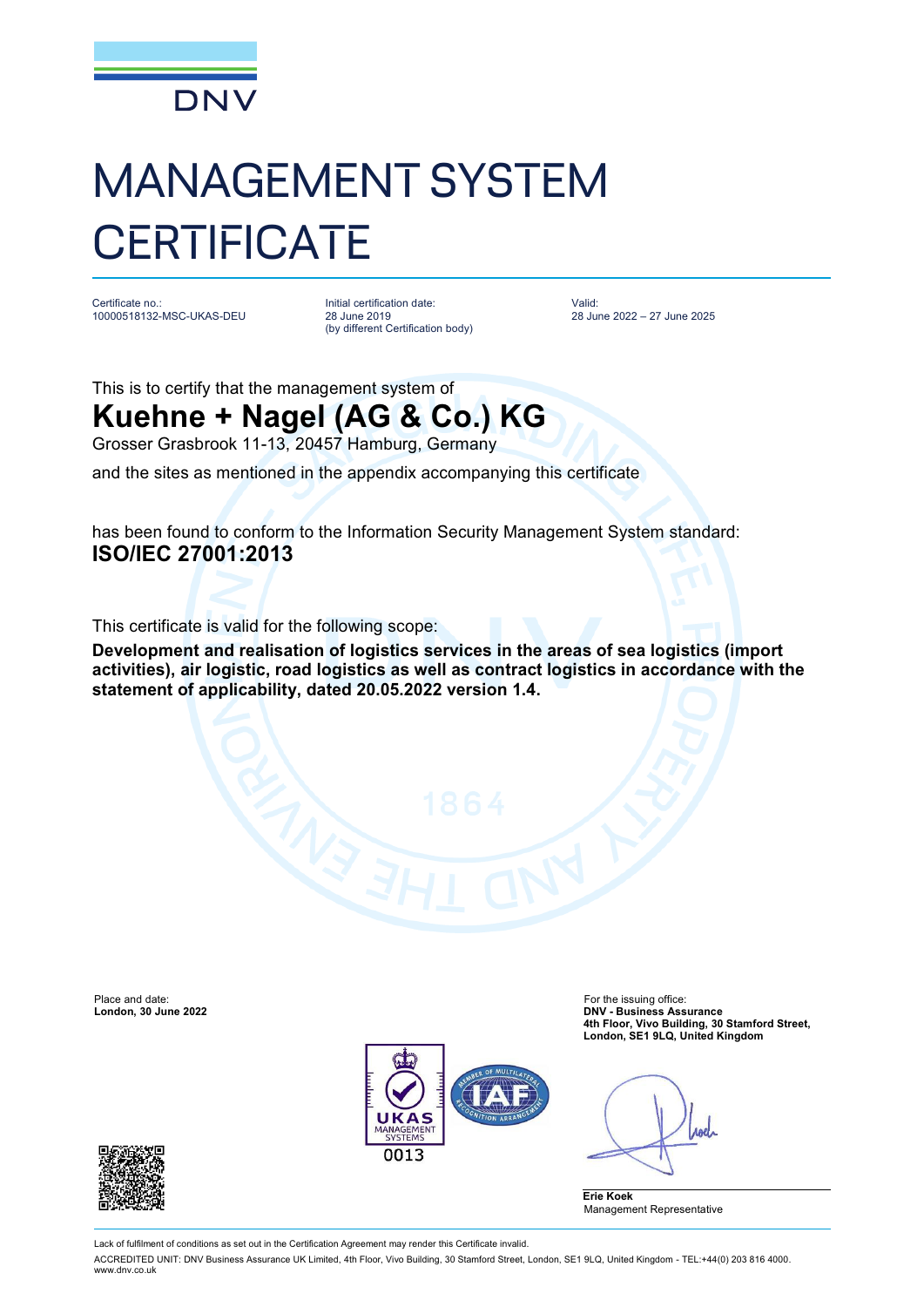

## **Appendix to Certificate**

## **Kuehne + Nagel (AG & Co.) KG**

Locations included in the certification are as follows:

| <b>Site Name</b>                                    | <b>Site Address</b>                                  | <b>Site Scope</b>                                                                                                                                                        |
|-----------------------------------------------------|------------------------------------------------------|--------------------------------------------------------------------------------------------------------------------------------------------------------------------------|
| Kuehne + Nagel (AG & Co.) KG                        | Grosser Grasbrook 11-13, 20457<br>Hamburg, Germany   | Development and realisation of logistics<br>services in the areas of sea logistics<br>(import activities), air logistic, road logistics<br>as well as contract logistics |
| Kuehne + Nagel (AG & Co.) KG, KN<br>Intermodal GmbH | Ludwig-Erhard-Allee 40, 33719 Bielefeld,<br>Germany  | Sea logistics (import activities), air<br>logistics, road logistics as well as contract<br>logistics                                                                     |
| Kuehne + Nagel (AG & Co.) KG                        | Schlavenhorst 94, 46395 Bocholt,<br>Germany          | Road logistics                                                                                                                                                           |
| Kuehne + Nagel (AG & Co.) KG                        | Hanna-Kunath-Str. 14, 28199 Bremen,<br>Germany       | Air logistics                                                                                                                                                            |
| Kuehne + Nagel (AG & Co.) KG                        | Hans-Böckler-Str. 50, 28217 Bremen,<br>Germany       | <b>Contract logistics</b>                                                                                                                                                |
| Kuehne + Nagel (AG & Co.) KG                        | Ludwig-Erhard-Str. 35, 28197 Bremen,<br>Germany      | Road logistics and contract logistics                                                                                                                                    |
| Kuehne + Nagel (AG & Co.) KG                        | Wilhelm-Kaisen-Brücke 1, 28195 Bremen,<br>Germany    | Sea logistics (import activities)                                                                                                                                        |
| Kuehne + Nagel (AG & Co.) KG                        | Bornaerstraße 205, 09114 Chemnitz-<br>Glösa, Germany | <b>Contract logistics</b>                                                                                                                                                |
| Kuehne + Nagel (AG & Co.) KG                        | Hermann-Köhl-Str. 12, 89160 Dornstadt,<br>Germany    | Sea logistics (import activities) and air<br>logistics                                                                                                                   |
| Kuehne + Nagel (AG & Co.) KG                        | Flughafenring 11, 44319 Dortmund,<br>Germany         | Air logistics                                                                                                                                                            |
| Kuehne + Nagel (AG & Co.) KG                        | Westfaliastr. 191, 44147 Dortmund,<br>Germany        | Road logistics                                                                                                                                                           |
| Kuehne + Nagel (AG & Co.) KG                        | Magdeburger Str. 58, 01067 Dresden,<br>Germany       | Air logistics and contract logistics                                                                                                                                     |
| Kuehne + Nagel (AG & Co.) KG                        | Am Blumenkampshof 70, 47059 Duisburg,<br>Germany     | Sea logistics (import activities) and<br>contract logistics                                                                                                              |
| Kuehne + Nagel (AG & Co.) KG                        | Antwerpener Str. 10, 47229 Duisburg,<br>Germany      | Contract logistics                                                                                                                                                       |
| Kuehne + Nagel (AG & Co.) KG                        | Hamburger Str. 40, 47229 Duisburg,<br>Germany        | Contract logistics                                                                                                                                                       |
| Kuehne + Nagel (AG & Co.) KG                        | Kühne-und-Nagel-Platz 1, 47229<br>Duisburg, Germany  | Contract logistics                                                                                                                                                       |
| Kuehne + Nagel (AG & Co.) KG                        | Messeplatz - OMD, 40474 Düsseldorf,<br>Germany       | Logistic services                                                                                                                                                        |
| Kuehne + Nagel (AG & Co.) KG                        | Wanheimer Str. 61, 40472 Düsseldorf,<br>Germany      | Air logistics                                                                                                                                                            |
| Kuehne + Nagel (AG & Co.) KG                        | Freisinger Str. 7, 85386 Eching, Germany             | Road logistics                                                                                                                                                           |
| Kuehne + Nagel (AG & Co.) KG                        | In der Hochstedter Ecke 2, 99098 Erfurt,<br>Germany  | Sea logistics (import activities) and air<br>logistics                                                                                                                   |

Lack of fulfilment of conditions as set out in the Certification Agreement may render this Certificate invalid.

ACCREDITED UNIT: DNV Business Assurance UK Limited, 4th Floor, Vivo Building, 30 Stamtord Street, London, SE1 9LQ, United Kingdom - TEL:+44(0) 203 816 4000.<br>[www.dnv.co.uk](http://www.dnv.co.uk)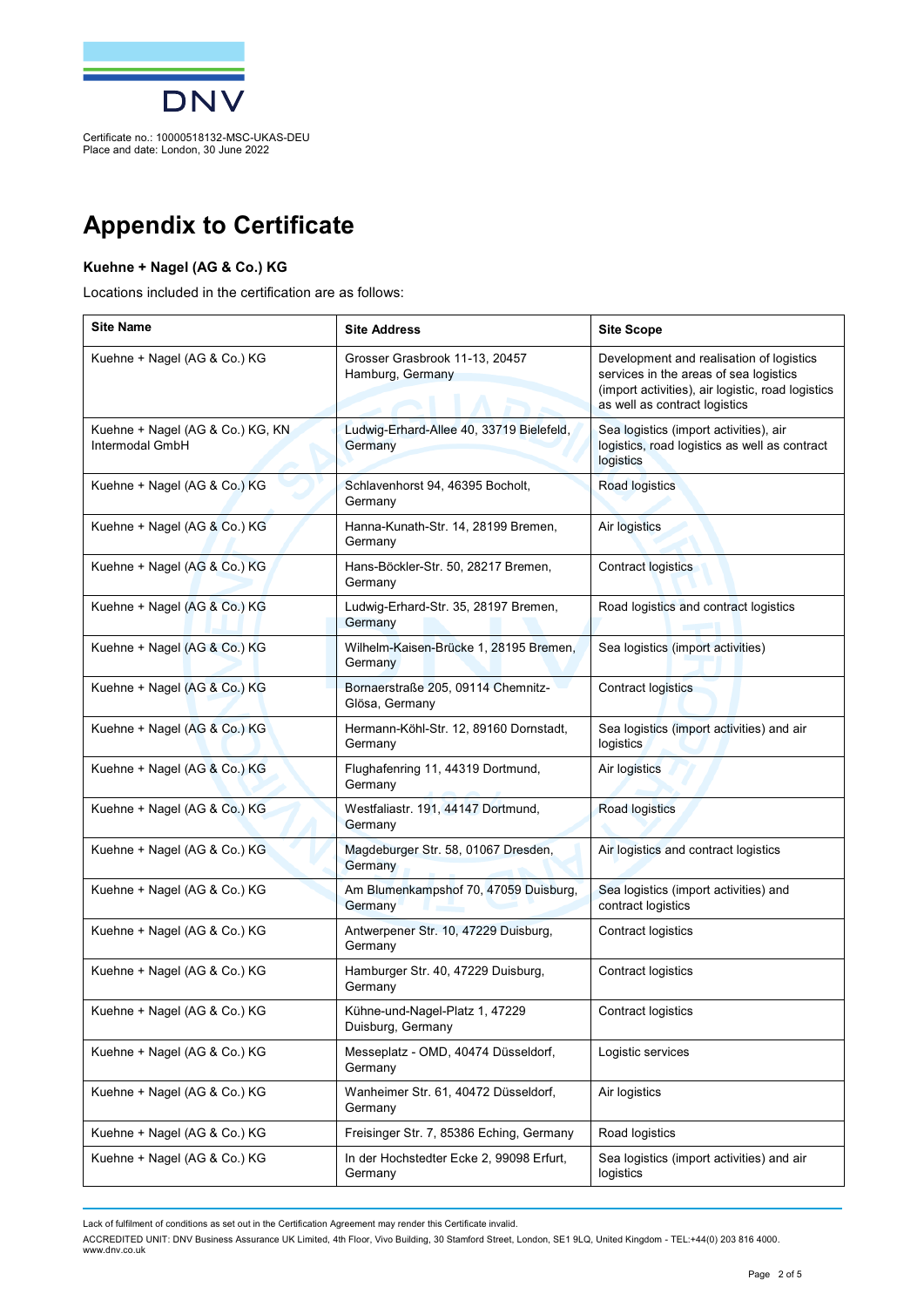

| <b>Site Name</b>                                 | <b>Site Address</b>                                         | <b>Site Scope</b>                                                                             |
|--------------------------------------------------|-------------------------------------------------------------|-----------------------------------------------------------------------------------------------|
| Kuehne + Nagel (AG & Co.) KG, KN Airlift<br>GmbH | Cargo City Süd 554, 60327 Frankfurt am<br>Main, Germany     | Air logistics                                                                                 |
| Kuehne + Nagel (AG & Co.) KG                     | Max-Planck-Strasse 5, 71116 Gärtringen,<br>Germany          | Sea logistics (import activities), road<br>logistics and contract logistics                   |
| Kuehne + Nagel (AG & Co.) KG                     | Elsenthal 53, 94481 Grafenau, Germany                       | Road logistics                                                                                |
| Kuehne + Nagel (AG & Co.) KG                     | Philipp-Reis-Str. 5, 48268 Greven<br>(Münster), Germany     | Sea logistics (import activities) and air<br>logistics                                        |
| Kuehne + Nagel (AG & Co.) KG                     | Am Lilograben 14, 14979 Großbeeren,<br>Germany              | Sea logistics (import activities) and<br>contract logistics                                   |
| Kuehne + Nagel (AG & Co.) KG                     | Spannstiftstr. 1-39, 58119 Hagen,<br>Germany                | Road logistics                                                                                |
| Kuehne + Nagel (AG & Co.) KG                     | Hansastrasse 10, 35708 Haiger, Germany                      | Sea logistics (import activities), air logistics<br>and contract logistics                    |
| Kuehne + Nagel (AG & Co.) KG                     | Horstrasse 10-16, 35708 Haiger, Germany                     | Road logistics                                                                                |
| Kuehne + Nagel (AG & Co.) KG                     | Wegastraße 4a, 06116 Halle, Germany                         | <b>Contract logistics</b>                                                                     |
| Kuehne + Nagel (AG & Co.) KG                     | Altenwerder Hauptstr. 1, 21129 Hamburg,<br>Germany          | <b>Contract logistics</b>                                                                     |
| Kuehne + Nagel (AG & Co.) KG                     | Beim Schröderschen Hof 7, 21109<br>Hamburg, Germany         | Sea logistics (import activities), road<br>logistics, contract logistics and air logistics    |
| Kuehne + Nagel (AG & Co.) KG                     | Moorburger Bogen 12, 21079 Hamburg,<br>Germany              | <b>Contract logistics</b>                                                                     |
| Kuehne + Nagel (AG & Co.) KG                     | Überseeallee 10, 20457 Hamburg,<br>Germany                  | Sea logistics (import activities) and<br>contract logistics                                   |
| Kuehne + Nagel (AG & Co.) KG                     | Überseeallee 12, 20457 Hamburg,<br>Germany                  | Sea logistics (import activities) and air<br>logistics                                        |
| Kuehne + Nagel (AG & Co.) KG                     | Weg beim Jäger 218-222, 22335<br>Hamburg, Germany           | Air logistics                                                                                 |
| Kuehne + Nagel (AG & Co.) KG                     | Zum Haarstrauch 1-7, 63654<br>Hammersbach, Germany          | <b>Contract logistics</b>                                                                     |
| Kuehne + Nagel (AG & Co.) KG                     | Am Grossmarkt 6, 30453 Hannover,<br>Germany                 | Sea logistics (import activities), road<br>logistics and contract logistics                   |
| Kuehne + Nagel (AG & Co.) KG                     | Blaue Liede 14, 36282 Hauneck, Germany                      | Road logistics                                                                                |
| Kuehne + Nagel (AG & Co.) KG                     | Industriestr. 2, 94336 Hunderdorf,<br>Germany               | <b>Contract logistics</b>                                                                     |
| Kuehne + Nagel (AG & Co.) KG                     | Benzstr. 12, 74360 Ilsfeld, Germany                         | Road logistics                                                                                |
| Kuehne + Nagel (AG & Co.) KG                     | Robert-Kohlhammer-Str. 3, 74360 Ilsfeld,<br>Germany         | Road logistics                                                                                |
| Kuehne + Nagel (AG & Co.) KG                     | Marie-Curie-Str. 6, 34123 Kassel,<br>Germany                | Sea logistics (import activities) and air<br>logistics                                        |
| Kuehne + Nagel (AG & Co.) KG                     | Mittelrheinstr. 1, 56072 Koblenz, Germany                   | Sea logistics (import activities), air<br>logistics, road logistics and contract<br>logistics |
| Kuehne + Nagel (AG & Co.) KG                     | Alfred-Kühne-Str. 1, 85416 Langenbach<br>(München), Germany | Sea logistics (import activities) and<br>contract logistics                                   |
| Kuehne + Nagel (AG & Co.) KG                     | Heinz-Peter-Piper-Str. 8, 30855<br>Langenhagen, Germany     | Air logistics                                                                                 |
| Kuehne + Nagel (AG & Co.) KG                     | Parkstr. 39, 86462 Langweid am Lech                         | Air logistics and road logistics                                                              |

Lack of fulfilment of conditions as set out in the Certification Agreement may render this Certificate invalid.

ACCREDITED UNIT: DNV Business Assurance UK Limited, 4th Floor, Vivo Building, 30 Stamtord Street, London, SE1 9LQ, United Kingdom - TEL:+44(0) 203 816 4000.<br>[www.dnv.co.uk](http://www.dnv.co.uk)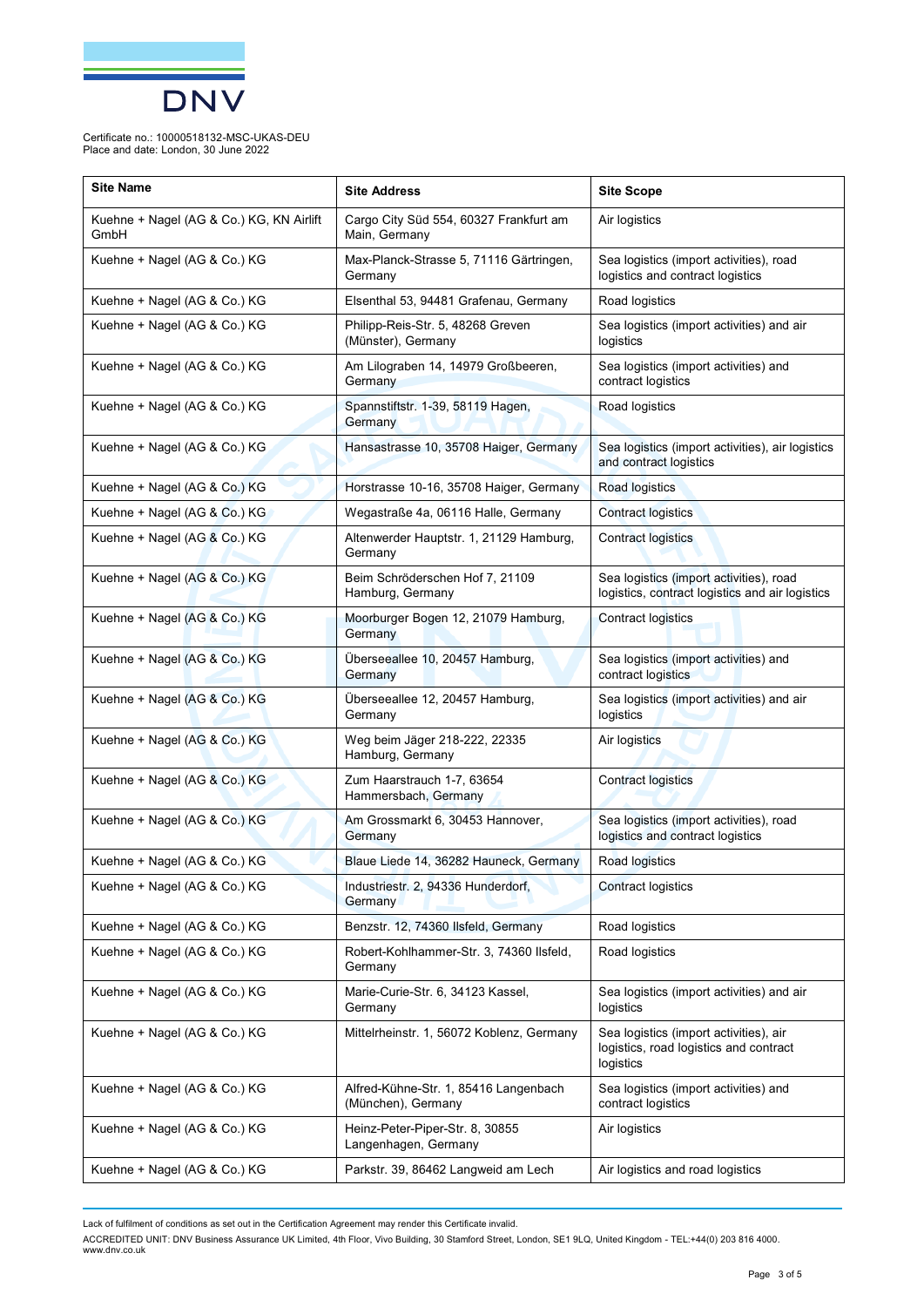

| <b>Site Name</b>                                 | <b>Site Address</b>                                                            | <b>Site Scope</b>                                                          |
|--------------------------------------------------|--------------------------------------------------------------------------------|----------------------------------------------------------------------------|
|                                                  | (Foret), Germany                                                               |                                                                            |
| Kuehne + Nagel (AG & Co.) KG                     | Kohlhammerstr. 27, 70771 Leinfelden-<br>Echterdingen, Germany                  | Air logistics and contract logistics                                       |
| Kuehne + Nagel (AG & Co.) KG                     | Am Jaegerhaus 1, 04158 Leipzig,<br>Germany                                     | Sea logistics (import activities), air logistics<br>and contract logistics |
| Kuehne + Nagel (AG & Co.) KG                     | Johann-Esche-Str. 30, 09212 Limbach-<br>Oberfrohna (Chemnitz), Germany         | Sea logistics (import activities), air logistics<br>and road logistics     |
| Kuehne + Nagel (AG & Co.) KG                     | August-Horch-Str. 2, 55129 Mainz,<br>Germany                                   | Road logistics                                                             |
| Kuehne + Nagel (AG & Co.) KG                     | Justus-Liebig-Str. 9-13, 55129 Mainz,<br>Germany                               | Contract logistics                                                         |
| Kuehne + Nagel (AG & Co.) KG                     | Robert-Bosch-Str. 35, 55129 Mainz,<br>Germany                                  | Road logistics                                                             |
| Kuehne + Nagel (AG & Co.) KG                     | Duesseldorfer Str. 6-8, 68219 Mannheim,<br>Germany                             | Sea logistics (import activities) and air<br>logistics                     |
| Kuehne + Nagel (AG & Co.) KG                     | Am Gläschen 1, 04420 Markranstädt,<br>Germany                                  | Road logistics and contract logistics                                      |
| Kuehne + Nagel (AG & Co.) KG, KN Airlift<br>GmbH | Südallee, Cargo Terminal, Modul H, 85356<br>München (Flughafen), Germany       | Air logistics                                                              |
| Kuehne + Nagel (AG & Co.) KG                     | Luitpoldpark 13, 84100 Niederaichbach,<br>Germany                              | Road logistics                                                             |
| Kuehne + Nagel (AG & Co.) KG                     | Duisburger Str. 101-105, 90451 Nürnberg,<br>Germany                            | Air logistics and contract logistics                                       |
| Kuehne + Nagel (AG & Co.) KG                     | Flughafenstr. 86A, 90411 Nürnberg,<br>Germany                                  | Air logistics                                                              |
| Kuehne + Nagel (AG & Co.) KG                     | Koperstr. 2, 90451 Nürnberg, Germany                                           | Sea logistics (import activities), air logistics<br>and road logistics     |
| Kuehne + Nagel (AG & Co.) KG                     | Industriestraße 12, 86697 Oberhausen,<br>Germany                               | <b>Contract logistics</b>                                                  |
| Kuehne + Nagel (AG & Co.) KG                     | August-Wilhelm-Kühnholz-Str. 20, 26135<br>Oldenburg, Germany                   | Road logistics                                                             |
| Kuehne + Nagel (AG & Co.) KG                     | Frankfurter Str. 128, 65479 Raunheim,<br>Germany                               | <b>Contract logistics</b>                                                  |
| Kuehne + Nagel (AG & Co.) KG                     | Bukarester Straße 11, 93055 Regensburg,<br>Germany                             | Contract logistics                                                         |
| Kuehne + Nagel (AG & Co.) KG                     | Industriegebiet Alsberg, 56477 Rennerod,<br>Germany                            | Contract logistics                                                         |
| Kuehne + Nagel (AG & Co.) KG                     | Innovationsring 9, 66115 Saarbrücken,<br>Germany                               | Air logistics                                                              |
| Kuehne + Nagel (AG & Co.) KG                     | Georg-Wulff-Straße 1 / Air Cargo Center,<br>12529 Schönefeld (Berlin), Germany | Air logistics                                                              |
| Kuehne + Nagel (AG & Co.) KG                     | Markgröninger Straße 45, 71701<br>Schwieberdingen, Germany                     | Air logistics                                                              |
| Kuehne + Nagel (AG & Co.) KG                     | Belgrader Str. 2-4, 94315 Straubing,<br>Germany                                | Contract logistics                                                         |
| Kuehne + Nagel (AG & Co.) KG                     | Europaring 37, 94315 Straubing, Germany                                        | Sea logistics (import activities), air logistics<br>and road logistics     |
| Kuehne + Nagel IT Service Centre AS              | Lõõtsa tn 2a, 11415 Tallinn, Estonia                                           | IT-Center                                                                  |

Lack of fulfilment of conditions as set out in the Certification Agreement may render this Certificate invalid.

ACCREDITED UNIT: DNV Business Assurance UK Limited, 4th Floor, Vivo Building, 30 Stamtord Street, London, SE1 9LQ, United Kingdom - TEL:+44(0) 203 816 4000.<br>[www.dnv.co.uk](http://www.dnv.co.uk)